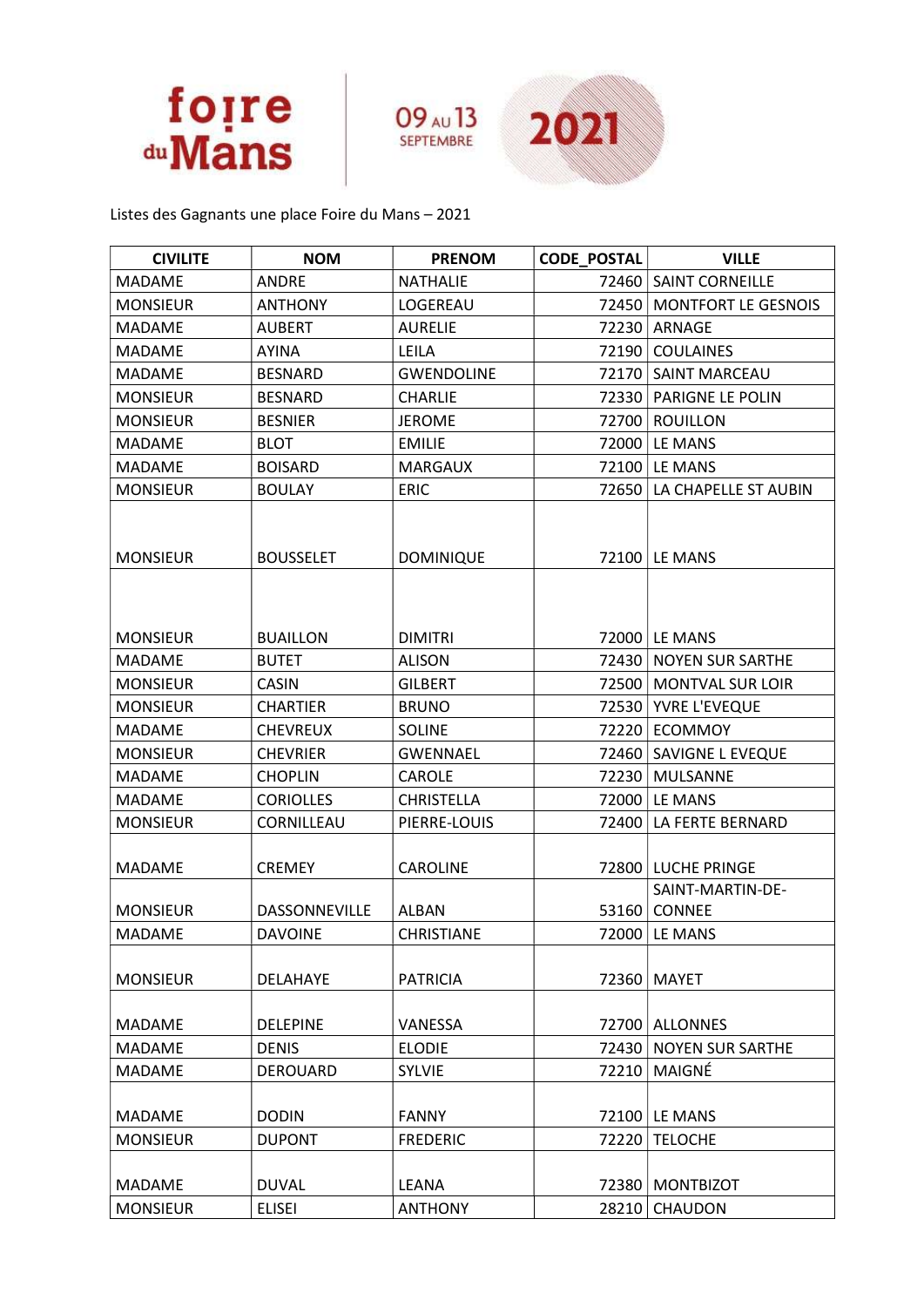



Listes des Gagnants une place Foire du Mans – 2021

| <b>MONSIEUR</b> | EVEILLEAU          | <b>JEAN-MARIE</b> | 72800 | AUBIGNE-RACAN                    |
|-----------------|--------------------|-------------------|-------|----------------------------------|
| <b>MONSIEUR</b> | <b>FARIBAULT</b>   | <b>WILLIAM</b>    | 72300 | NOTRE DAME DU PE                 |
| <b>MADAME</b>   | <b>FAVRIS</b>      | ALEXANDRA         | 53600 | <b>EVRON</b>                     |
| <b>MADAME</b>   | <b>FOUQUERAY</b>   | MAGALI            | 72600 | <b>SAINT LONGIS</b>              |
| <b>MONSIEUR</b> | <b>FRESNEAU</b>    | <b>JIMMY</b>      | 72700 | <b>ALLONNES</b>                  |
| <b>MADAME</b>   | <b>GALLOUET</b>    | <b>COLETTE</b>    | 72350 | <b>BRULON</b>                    |
| <b>MONSIEUR</b> | <b>GAUDIN</b>      | <b>AURELIEN</b>   | 72000 | LE MANS                          |
| <b>MADAME</b>   | <b>GEORGET</b>     | <b>NATHALIE</b>   | 72470 | <b>CHAMPAGNE</b>                 |
| <b>MADAME</b>   | <b>GERBIER</b>     | <b>ISABELLE</b>   | 72700 | PRUILLÉ LE CHÉTIF                |
| <b>MONSIEUR</b> | <b>GOURDIN</b>     | <b>HERVE</b>      | 72220 | SAINT GERVAIS EN BELIN           |
| <b>MONSIEUR</b> | <b>GRANGER</b>     | <b>FLORENTINE</b> | 72440 | <b>BOULOIRE</b>                  |
| <b>MONSIEUR</b> | <b>GRIVEAU</b>     | <b>THOMAS</b>     | 72160 | THORIGNE SUR DUE                 |
| <b>MADAME</b>   | <b>GRUAU</b>       | <b>BLANDINE</b>   | 72210 | LA SUZE SUR SARTHE               |
| <b>MADAME</b>   | <b>GUIMBRETEAU</b> | <b>GWENDOLINE</b> | 72100 | LE MANS                          |
| <b>MADAME</b>   | <b>GUIOT</b>       | <b>STEPHANIE</b>  | 41310 | HUISSEAU EN BEAUCE               |
| <b>MONSIEUR</b> | <b>HEULIN</b>      | <b>REMY</b>       | 72230 | ARNAGE                           |
| <b>MADAME</b>   | <b>HOARAU</b>      | <b>NADEGE</b>     | 49430 | <b>DURTAL</b>                    |
| <b>MONSIEUR</b> | <b>HOREAU</b>      | <b>STEPHANE</b>   | 53100 | MAYENNE                          |
| <b>MONSIEUR</b> | <b>HOUDAYER</b>    | <b>FREDERIC</b>   | 72300 | SABLE-SUR-SARTHE                 |
| <b>MADAME</b>   | JAMIN              | <b>CHRISTELLE</b> | 72330 | <b>CERANS-FOULLETOURTE</b>       |
|                 |                    |                   |       | <b>DOMFRONT EN</b>               |
| <b>MONSIEUR</b> | <b>JARDIN</b>      | <b>EMMANUEL</b>   | 72240 | CHAMPAGNE                        |
| <b>MADAME</b>   | <b>JUGEAU</b>      | <b>ANNIE</b>      | 72460 | SILLE LE PHILIPPE                |
| <b>MADAME</b>   | KURBELOVA          | <b>JANA</b>       | 72340 | <b>CHAHAIGNES</b>                |
|                 |                    |                   |       |                                  |
| <b>MADAME</b>   | LANGLAIS           | <b>TIPHAINE</b>   |       | 72000   LE MANS                  |
| <b>MADAME</b>   | LANOË              | SANDRINE          | 72540 | <b>JOUE EN CHARNIE</b>           |
| MADAME          | <b>LAUTRAIT</b>    | <b>BARBARA</b>    | 72230 | ARNAGE                           |
| <b>MADAME</b>   | <b>LEBRETON</b>    | VANESSA           | 72270 | <b>COURCELLES LA FORET</b>       |
| <b>MADAME</b>   | <b>LEGEAY</b>      | CAMILLE           | 72700 | <b>ALLONNES</b>                  |
| <b>MONSIEUR</b> | LEHOUX             | <b>JACKY</b>      |       | 72380 ST JEAN D ASSE             |
| <b>MONSIEUR</b> | <b>LELOUP</b>      | <b>CHRISTOPHE</b> | 72160 | LA CHAPELLE SAINT<br><b>REMY</b> |
| <b>MONSIEUR</b> | <b>LEPINE</b>      | SEBASTIEN         | 72400 | CORMES                           |
| <b>MONSIEUR</b> | <b>LEROY</b>       | <b>PASCALE</b>    | 72000 | LE MANS                          |
| <b>MADAME</b>   | LEVY               | <b>DAPHNE</b>     | 72000 | LE MANS                          |
| <b>MADAME</b>   | LOÏAL              | <b>LAURENCE</b>   | 72550 | <b>COULANS SUR GEE</b>           |
| <b>MADAME</b>   | LOISEAU            | <b>SOPHIE</b>     | 72220 | ST GERVAIS EN BELIN              |
| <b>MONSIEUR</b> | <b>MAAFA</b>       | YANIS             | 72100 | LA MANS                          |
| MADAME          | <b>MAHFOUD</b>     | AMEL              | 72700 | <b>ROUILLON</b>                  |
| <b>MADAME</b>   | <b>MARTEAU</b>     | <b>AURELIE</b>    | 72800 | <b>AUBIGNE RACAN</b>             |
| MADAME          | <b>MARTIN</b>      | <b>EMILIE</b>     | 72470 | SAINT MARS LA BRIERE             |
| <b>MONSIEUR</b> | MARTINEAU          | <b>GINO</b>       | 72500 | LUCEAU                           |